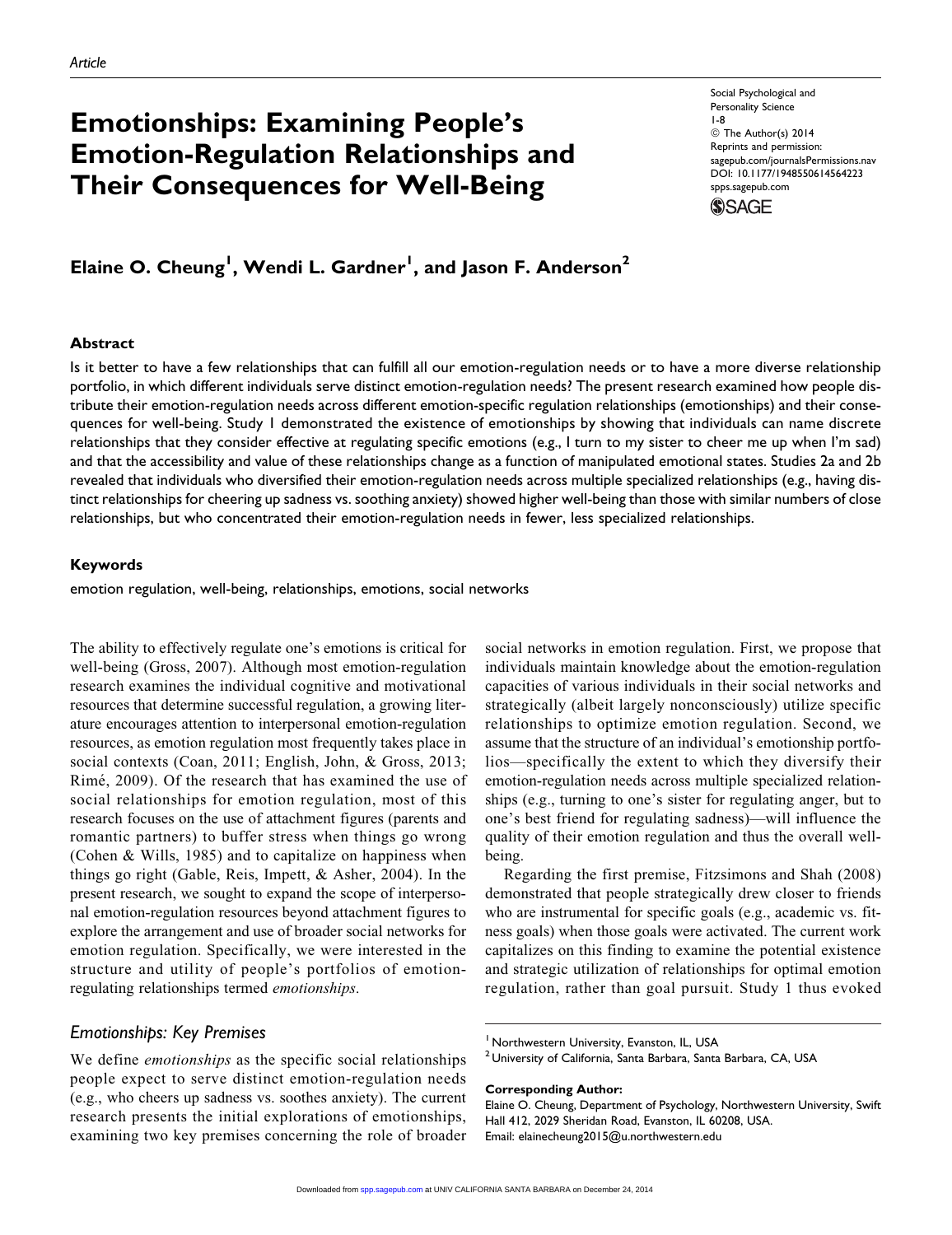specific emotions in participants (e.g., sadness, anger) to assess whether the relationship most effective at regulating that emotion (e.g., the individual effective at cheering up sadness vs. soothing anxiety) would come spontaneously to mind and increase in relational value, as compared to individuals who were effective at regulating emotional states that were not currently being experienced.

Regarding the second premise, although one's closest relationships can be particularly effective at providing security and comfort during times of distress (Bowlby, 1969; Shaver & Mikulincer, 2007), concentrating all of one's emotionregulation needs on these relationships may prove detrimental for well-being, as any single individual may not have the ability or the resources to meet the majority of one's emotionregulation needs. Indeed, recent social support<sup>1</sup> research suggests that perceived-support availability is not related to the depth of one's support resources (the amount asked from each supporter) but instead seems to be grounded in the breadth of one's support resources (the number of supporters sought out), suggesting that a single relationship may be insufficient for experiencing high perceived support availability (Armstrong & Kammrath, in press).

Instead, diversifying one's emotion-regulation needs across multiple specialized relationships may be a better strategy for optimizing well-being. Research in the developmental literature suggests that diversification of social support needs begins in adolescence, with increasing reliance on peers (and decreasing reliance on parents) for support (Furman & Buhrmester, 1992). Whereas peer and parental support both independently contribute to well-being in adolescence, those who report having high levels of both peer and parental support experience the highest levels of well-being (Helsen, Vollebergh, & Meeus, 2000; Laible, Carlo, & Raffaelli, 2000).

Furthermore, a diversification strategy can be particularly protective in instances when one's closest relationships are unavailable for providing regulation. For instance, maintaining a diverse support network seems to be protective when faced with the loss of a primary support provider. Specifically, women tend to suffer fewer health detriments than men after marital disruption (e.g., bereavement, divorce), potentially because women tend to maintain more diverse support networks than men, who typically rely on their spouses as their only confidant (see Kiecolt-Glaser & Newton, 2001). Moreover, maintaining a diverse support network seems to offer health-protective benefits in instances where one's closest relationships are the source of distress in themselves. For instance, spouses who report receiving satisfying support from their broader social networks tend to be buffered from the negative physiological consequences of daily marital conflict (Keneski, Loving, & Neff, 2013).

However, because social support encompasses many forms of assistance (e.g., monetary, informational, companionship, tangible, etc.), it is unclear what aspects of having diverse support networks lead to general well-being. The current work focuses on the benefits of having diverse emotionship networks specifically. By narrowing the scope of support to emotion regulation, we are able to examine a previously unexplored explanation for why diverse support networks may promote well-being. Specifically, we posit that a diverse network can provide people with a broader pool of emotion-regulation resources to draw from, thereby allowing people to capitalize on others' strengths at providing regulation (specialization). As such, the utilization of specialized relationships may optimize the quality of emotion regulation received and thus, overall well-being. For instance, if one's spouse is particularly effective at cheering up sadness but ineffective at calming anger, an individual with a diverse set of emotionships can limit emotional reliance on that spouse when feeling sad and seek a more calming relationship when feeling angry. Such a strategy, which efficiently utilizes each individual's skill at regulating specific emotional needs, should result in better assistance with emotional regulation overall and thus, maximize well-being. Importantly, even controlling for the number of positive, close relationships individuals possess, a diverse portfolio of *emotionships* should be associated with greater well-being.

#### Overview of the Present Research

In Study 1, we sought to demonstrate that people use specific relationships to fulfill distinct emotion-regulation needs (emotionships) and strategically draw closer to these relationship partners when the relevant emotion is experienced (Premise 1). In Studies 2a and 2b, we examined how people distribute their emotion-regulation needs across their social relationships and the consequences of different strategies (i.e., diversifying across multiple specialized relationships vs. concentrating on fewer emotionally deeper relationships) for well-being (Premise 2).

# Study 1

Prior research on interpersonal goal pursuit has found that people will draw psychologically closer to individuals who can help them achieve a currently active goal (Fitzsimons & Shah, 2008). We adapted the paradigm used by Fitzsimons and Shah (2008) to assess whether activating a specific emotion would lead participants to draw closer to individuals who are effective at regulating that emotion.

At an initial testing session, participants first completed emotionship nominations in which they nominated friends who were effective at regulating five different emotions. Several days later, participants took part in a follow-up survey in which we induced a specific emotion (anger, sadness, or anxiety), and then, in an ostensibly unrelated task, participants first listed five friends that came to mind, and also evaluated each of the friendships that they had listed in the initial session. We expected that when participants were experiencing a specific emotion (e.g., sadness), the friend listed as effective at regulating that emotion would increase in both accessibility and value as compared to friends who were effective at regulating the other, noninduced emotions (e.g., anger, anxiety).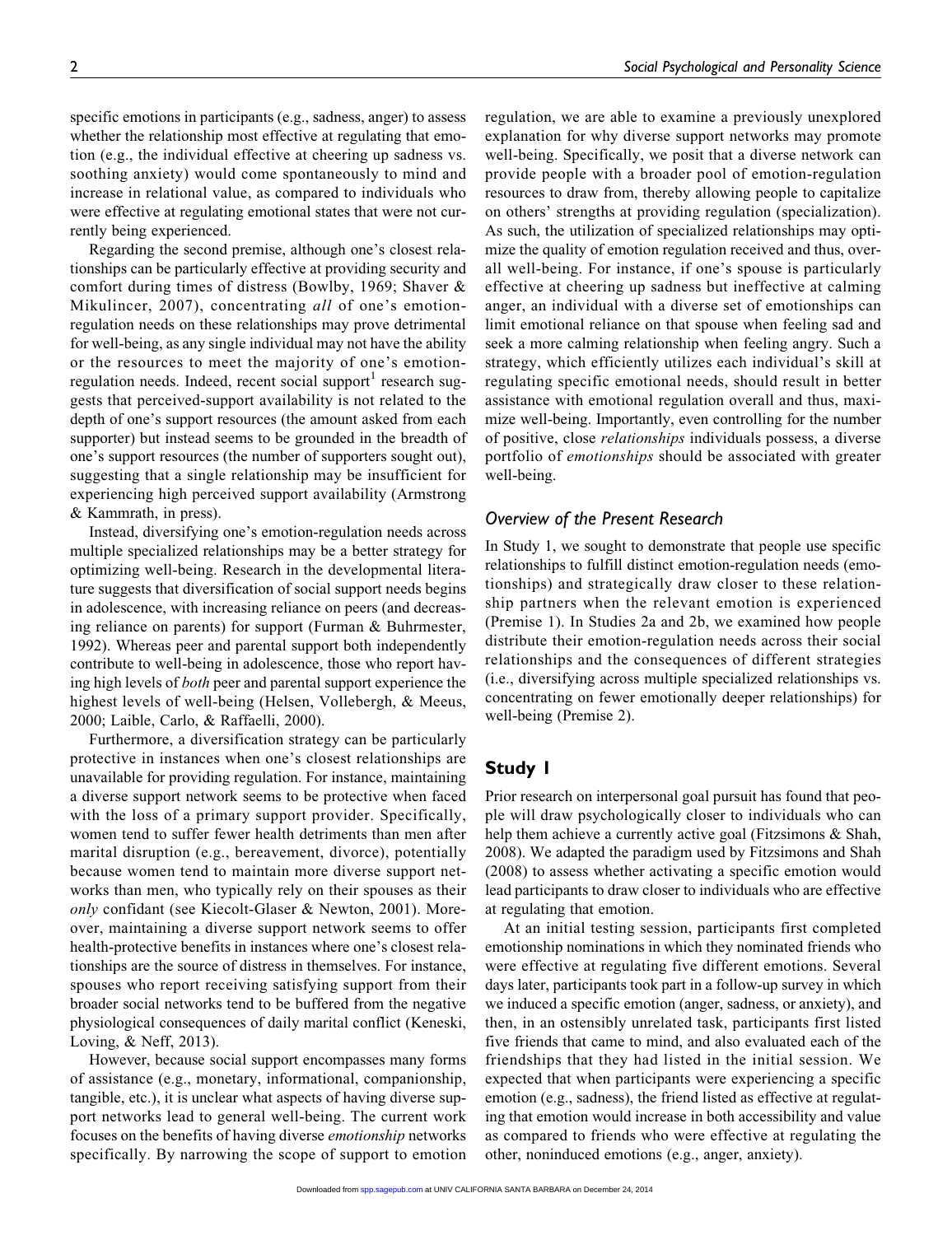# Method

#### Participants

Participants from Amazon's Mechanical Turk participated in two online studies for payment, that is, an initial emotionship nomination study and a follow-up emotionship evaluation study. Two hundred and fifty-four online participants (130 women;  $M_{\text{age}} = 33.25$ ,  $SD = 12.29$ ) took part in the initial study. Of the initial 254 participants, 210 indicated interest in completing the follow-up and 135 of these participants completed it. Although the sample of participants who completed the follow-up tended to be older, more educated, and wealthier than the sample of participants who did not complete the follow-up study (see supplemental analyses), the samples did not differ in terms of their emotionship nomination ratings (i.e., effectiveness of regulation, relationship length, and relationship satisfaction, all  $ps > .19$ ). Of the 135 participants who completed the follow-up survey, 22 participants were excluded from analyses for failing an attention check.

#### Procedure

Initial session: Emotionship nominations. At the initial session, participants were presented with five emotional domains (cheering up sadness, calming down anxiety, calming down anger, capitalizing on happiness, and amplifying anger). For each domain, participants were asked to nominate one friend who would be effective at helping them regulate that emotion (effective emotionship) and one friend who would not be effective at helping them regulate that emotion (ineffective emotionship). For each friend listed, participants were asked to indicate the individual's first name, gender, relationship satisfaction with that individual, and his or her effectiveness at regulating that emotion (see supplemental materials).

Upon completion of the initial emotionships nomination session, participants indicated whether they would be interested in taking part in a follow-up study for additional compensation. Three days later, participants who had indicated interest in taking part in the follow-up study were contacted with the second survey link via e-mail. Participants were given 2 weeks to complete the follow-up study before the survey link expired.

Follow-up session: Emotionship evaluations. During the follow-up session, we induced specific emotions in participants (anger, sadness, or anxiety) and assessed whether participants drew closer to the friends they had initially nominated as effective within that domain.

Emotion induction. Participants first completed an emotional reliving task (e.g., Lerner & Keltner, 2001) in which they were randomly assigned to relive one of three emotional experiences (anger, sadness, or anxiety) involving family members. The reliving task was restricted to past experiences involving family members in order to minimize the chances that the friends who were nominated in the initial survey would be featured in these past experiences.

Emotionship accessibility and relational value measures. Upon completion of the emotional reliving task, we measured the accessibility and value of all the friends that participants had listed in the initial session using procedures similar to those used in Fitzsimons and Shah (2008). To measure accessibility, participants were asked to list the first names of five friends in the order in which they came to mind. Accessibility scores reflect the order in which they were listed (i.e., an individual received a score of 1 if their name was listed in the first position, and so on with 5 indicating the person listed in the fifth position). Individuals who were listed at Time 1 but whose names were not present in the follow-up session list were assigned an accessibility score of 6.

Next, participants were presented with the first names of all the friends who they had nominated in the initial session. For each friend listed, participants indicated how much time (in hours) they would want to spend with that individual if they had a free day to spend with friends, how close they currently felt with that individual, and how satisfied they were with their relationship with that individual.

# Results and Discussion

## Analysis Plan

To examine whether participants experiencing a specific emotional state would both spontaneously think about and value the specific emotionships effective at regulating that emotion, we compared the ratings of the friend listed as effective at regulating the *induced* emotion with the average ratings of the friends listed as effective at regulating the other, noninduced emotions. For example, if they were in the cheer up sadness condition, we compared the friend who was listed as effective at cheering up sadness roughly 5 days prior, with the average ratings of friends who were listed as effective at calming down anxiety, calming down anger, capitalizing happiness, and amplifying anger in that same initial session. If the target friend (effective at regulating the induced emotion) was listed as an effective friend in the other emotional domains, the scores for that person were excluded from the comparison group.<sup>2</sup>

#### Accessibility

To determine whether friends who were effective at regulating the induced emotion were more spontaneously accessible than friends who were effective at regulating other emotions, we conducted a mixed analysis of variance (ANOVA) on accessibility scores, with induced emotion (anger vs. sadness vs. anxiety) as the between-subject factor and emotionship-type (effectively regulates induced emotion vs. effectively regulates other emotions) as a within-subject factor. As expected, we found a main effect of emotionship type, such that friends were more accessible when they were effective at regulating the currently induced emotion ( $M = 3.21$ ,  $SD = 2.21$ ) than when they were effective at regulating other emotions ( $M = 4.04$ ,  $SD=1.45$ ),  $F(1, 107) = 10.14$ ,  $p = .002$ ,  $\eta_p^2 = .09$ . No main effect of induced emotion,  $F(2, 107) = .69$ ,  $p = .50$ ,  $\eta_p^2 =$ .01, nor emotionship type by induced emotion interaction,  $F(2, 107) = .10, p = .91, \eta_p^2 = .002$ , emerged.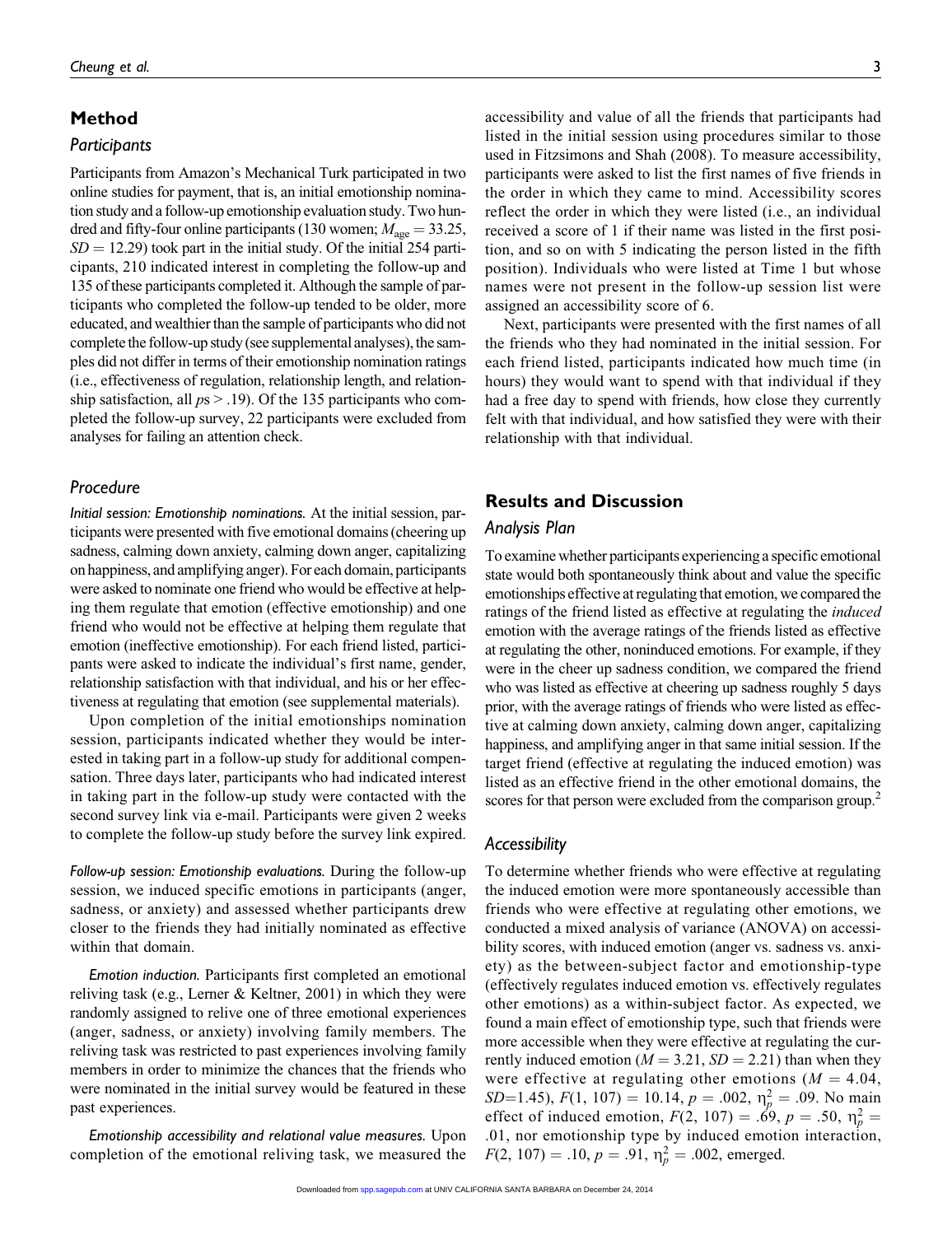# Desired Amount of Time Spent

To determine whether participants wanted to spend more time with friends who were effective at regulating the induced emotion relative to friends who were effective at regulating other emotions, we conducted an identical mixed ANOVA on participants' responses for the desired amount of time spent with each emotionship. As expected, we found a main effect of emotionship type, such that participants reported wanting to spend more time with friends who were effective at regulating the currently induced emotion  $(M =$ 9.33,  $SD = 7.74$ ) relative to friends who were effective at regulating other emotions ( $M = 6.48$ ,  $SD = 4.49$ ),  $F(1, 107) = 12.06$ ,  $p =$ .001,  $\eta_p^2 = .10$ . No main effect of induced emotion,  $F(2, 107) =$ 1.19,  $p = 0.31$ ,  $\eta_p^2 = 0.02$ , nor emotionship type by induced emotion interaction,  $F(2, 107) = 0.21$ ,  $p = .81$ ,  $\eta_p^2 = .004$ , emerged.

#### **Closeness**

To determine whether participants felt closer to friends who were effective at regulating the induced emotion relative to friends who were effective at regulating other emotions, we conducted an identical mixed ANOVA on participants' closeness ratings. As expected, we found a main effect of emotionship type, such that participants reported feeling closer to friends who were effective at regulating the currently induced emotion ( $M = 7.48$ ,  $SD = 1.57$ ) relative to friends who were effective at regulating other emotions ( $M = 6.47$ ,  $SD =$ 1.61),  $F(1, 107) = 20.68$ ,  $p < .001$ ,  $\eta_p^2 = .16$ . No main effect of induced emotion,  $F(2, 107) = 0.10, p = .90, \eta_p^2 = .002$ , nor emotionship type by induced emotion interaction,  $F(2, 107) =$ 0.50,  $p = .61$ ,  $\eta_p^2 = .009$ , emerged.

#### Relationship Satisfaction

To determine whether participants reported greater relationship satisfaction with friends who were effective at regulating the induced emotion relative to friends who were effective at regulating other emotions, we conducted an identical mixed ANOVA on participants' relationship satisfaction ratings. As expected, we found a main effect of emotionship type, such that participants reported greater relationship satisfaction with friends who were effective at regulating the currently induced emotion  $(M =$ 7.71,  $SD = 1.56$ ) relative to friends who were effective at regulating other emotions ( $M = 6.62$ ,  $SD = 1.62$ ),  $F(1, 107) = 26.96$ ,  $p <$ .001,  $\eta_p^2 = .20$ . No main effect of induced emotion,  $F(2, 107) =$ 0.36,  $p = .70$ ,  $\eta_p^2 = .007$ , nor emotionship type by induced emotion interaction,  $F(2, 107) = 0.27$ ,  $p = .76$ ,  $\eta_p^2 = .005$ , emerged.

Taken together, the results of Study 1 demonstrated that people not only can identify relationships that fulfill specific emotionregulation needs (emotionships) but that these emotionships are spontaneously activated and increase in value when the relevant emotion is experienced, supporting our first premise. To the extent that individuals maintain and utilize a set of specialized emotionships, it may have broader implications for well-being. Specifically, people who understand and strategically capitalize on the emotion-regulation strengths of individual members in

their social networks may potentially receive more optimal emotion regulation across time, leading to higher well-being. Our assessment of participants' emotionship nominations was limited in Study 1, in that participants were only allowed to nominate one emotionship per emotion-regulation domain, and we limited nominations to participants' friends (excluding family relationships). In the remaining studies, we examine participants' broader emotionship portfolios as well as explore how different structural features of those portfolios predict well-being.

# Studies 2a and 2b

Studies 2a and 2b assessed the structure of participants' emotionship portfolios as well as the overall quality of their relationships, in order to isolate the potentially unique contribution of emotionship portfolio structure on well-being. We hypothesized that having a diverse emotionship portfolio (consisting of multiple specialized relationships across a broad range of emotions) should contribute to well-being, even controlling for the effects of having multiple high-quality relationships.

Study 2a focused upon the role of emotionship portfolio structure on well-being, whereas Study 2b served as a replication with a larger sample, and an extension by examining associations between emotionship portfolio structure and the following individual difference variables: self-monitoring, attachment style, and extraversion. Because high self-monitoring has been linked with the tendency to construct compartmentalized social worlds (Snyder, Gangestad, & Simpson, 1983), we expected selfmonitoring to be positively associated with the proportion of participants' emotionships that are specialized. Whereas attachment avoidance has been linked with discomfort relying on others when distressed, both attachment anxiety and extraversion have been linked with increased reliance on others for support (Shaver & Mikulincer, 2007; Swickert, Rosentreter, Hittner, & Mushrush, 2002). Thus, we expected that the size and breadth of participants' emotionship portfolios would be negatively associated with attachment avoidance and positively associated with attachment anxiety and extraversion. Importantly, we also expected that having a diverse emotionship portfolio would be associated with greater well-being in both studies, controlling for the number of high-quality close relationships in Studies 2a and 2b as well as controlling for potentially relevant individual differences in Studies 2b.

#### Method

#### **Participants**

Ninety-six participants (59 women;  $M_{age} = 37.04$ ,  $SD = 13.17$ ) in Study 2a and 221 online participants (128 women and 93 men;  $M_{\text{age}} = 35.36$ ,  $SD = 13.16$ ) in Study 2b were recruited from Amazon's Mechanical Turk to participate in an online study for payment. Twenty-nine participants in Study 2a and 43 participants in Study 2b were excluded from the analyses for failing attention checks.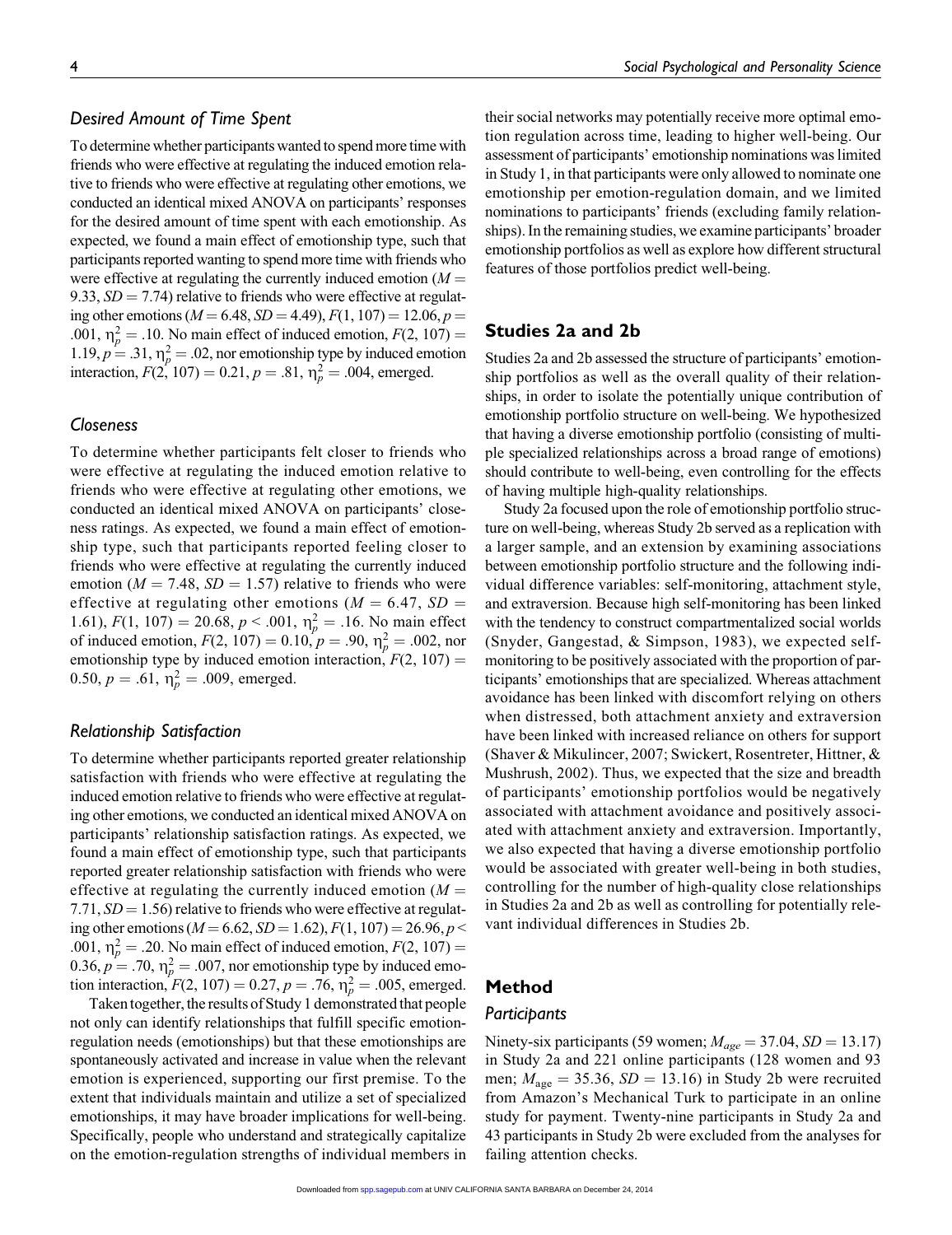|  |  |  |  | Table 1. Studies 2a and 2b: Summary of Hierarchical Regression Analyses Predicting Well-Being. |  |  |  |  |
|--|--|--|--|------------------------------------------------------------------------------------------------|--|--|--|--|
|--|--|--|--|------------------------------------------------------------------------------------------------|--|--|--|--|

|                                           | Study 2a |          |           | Study 2b  |  |
|-------------------------------------------|----------|----------|-----------|-----------|--|
| Variable                                  | Step     | Step 2   | Step      | Step 2    |  |
| Loneliness                                | $-.37**$ | $-.39**$ | $-.47***$ | $-.44***$ |  |
| Average relationship quality              | $.32**$  | $.41**$  | $.21**$   | $.27***$  |  |
| Breadth of emotional domains              |          | $.24*$   |           | $.16*$    |  |
| Average number of emotionships per domain |          | $-.04$   |           | .07       |  |
| Proportion of specialized emotionships    |          | $.26*$   |           | $.18*$    |  |
| $R^2$                                     | .33      | .43      | .32       | .36       |  |
| $\Delta R^2$                              | .33***   | ∗0ا.     | .32***    | $.04*$    |  |

Note. Values beneath the heading " $\beta$ " indicate the standardized  $\beta s$ .

 $*_{p}$  < .05.  $*_{p}$  < .01.  $*_{p}$  < .001.

#### Procedure and Materials

Participants completed an emotionship nomination measure (adapted from Hazan and Zeifman's, 1994, WHOTO attachment nomination measure in which participants nominate individuals they seek out for different attachment functions). In the present study, we modified the WHOTO to assess the individuals people seek out to serve different emotion-regulation functions. Participants nominated up to four people (emotionships) they would seek to help them regulate specific emotions across seven emotional domains (i.e., cheering up sadness, calming down anger, calming down anxiety, capitalizing happiness, amplifying anger, reducing guilt, and reducing embarrassment). For each emotionship listed, participants reported the individual's first name and gender, the length of their relationship with the participant, the individual's effectiveness at regulating that emotion, and 3 items assessing the quality of their relationship with that individual (i.e., liking, closeness, and relationship satisfaction). All participants also completed measures of loneliness (3-item Loneliness Scale; Hughes, Waite, Hawkley, & Cacioppo, 2004,  $\alpha s = .90 \&$ .84) and well-being (Satisfaction with Life Scale; Diener, Emmons, Larsen, & Griffen, 1985,  $\alpha s = .93$  & .93). Participants in Study 2b additionally completed a series of individual difference measures assessing self-monitoring (Snyder & Gangestad, 1986;  $\alpha = .81$ ), extraversion (Gosling, Rentfrow, & Swann, 2003;  $\alpha = .74$ ), and global attachment style. Attachment style was assessed using the Experiences in Close Relationships-Relationship Structures Questionnaire which assesses the following two attachment dimensions: attachment avoidance and anxiety (ECR-RS; Fraley, Heffernan, Vicary,  $\&$  Brumbaugh, 2011;  $\alpha s$  $=$  .83 and .91 respectively). In Study 2a, participants completed the WHOTO before the well-being and loneliness measures, in Study 2b the order of the measures was reversed.

## Results and Discussion

#### Emotionship Portfolio Characteristics

We calculated the following three indices to assess the structure of participants' emotionship portfolios: (a) the breadth of participants' emotionship portfolio (the number of emotional

domains in which participants listed at least one emotionship), (b) the average number of emotionships participants had per emotional domain, and (c) the proportion of emotionships that were specialized (the proportion of individuals in participants' emotionship portfolio that solely served one emotionregulation function). We also calculated the average relationship length and the average effectiveness scores across the emotionships listed. Next, we calculated a relationship quality score for each emotionship listed by aggregating the items for liking, closeness, and relationship satisfaction ( $\alpha s = .89 \& .91$ ). Lastly, we created an index of general relationship quality for each participant by aggregating relationship quality ratings across all emotionships listed. We used this as a proxy for the average quality of participants' close relationships across their social network. See supplemental analyses for descriptive statistics.

## Well-Being

To examine the consequences of participants' emotionship portfolios for individual well-being, we conducted a hierarchical regression with well-being as a dependent variable. To control for the robust effects of having positive close relationships for well-being (e.g., Baumeister & Leary, 1995), we entered loneliness and average network relationship quality in the first step of the model. In the second step, we entered three variables representing the structure of participants' emotionship portfolios (i.e., breadth of emotional domains, average number of emotionships per domain, and proportion of specialized emotionships). All independent variables were mean centered for the analyses.

As would be expected, given the robust effect of close relationships on well-being, the initial regression step examining the effects of loneliness and relationship quality accounted for 33% of the variance in well-being in Study 2a and 32% of the variance in Study 2b. More important for the present hypotheses, entering the variables representing the structure of participants' emotionship portfolios in the second step increased the overall  $R^2$  of the equation to .43, accounting for an additional 10% of the variance in well-being in Study 2a, and increased the overall  $R^2$  of the equation to .36, accounting for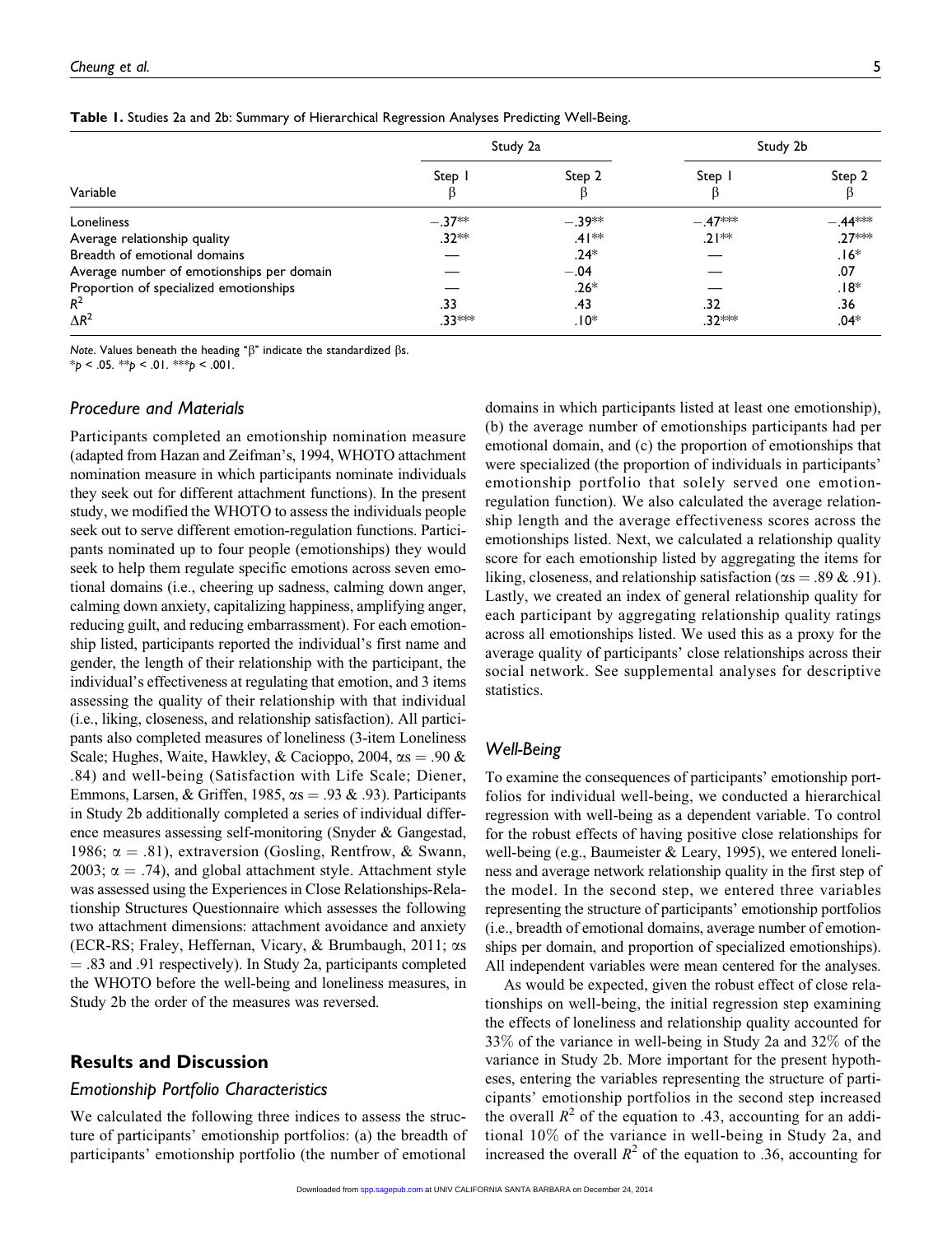an additional 4% of the variance in well-being in Study 2b. Specifically, the characteristics related to having a diverse emotionship portfolio—the proportion of specialized emotionships (Study 2a  $\beta = .26$ ,  $p = .02$ ; Study 2b  $\beta = .18$ ,  $p = .01$ ) and the breadth of emotional domains (Study 2a  $\beta = .24$ ,  $p = .02$ ; Study 2b  $\beta = .16$ ,  $p = .01$ )—were both statistically significant in predicting well-being over and above the effects of having high-quality close relationships alone (see Table 1).

#### Individual Differences

As one goal of Study 2b was to explore whether the effects of emotionship portfolio structure on well-being were distinct from related individual difference variables, we also examined the associations between the structural features of participants' emotionship portfolios and our individual difference variables of interest (i.e., self-monitoring, attachment, and extraversion).

As expected, we found a positive association between the proportion of specialized emotionships in participants' portfolios and self-monitoring, though this association was only marginally significant ( $r = .13$ ,  $p = .075$ ). Also as expected, we found that breadth of emotional domains was positively associated with extraversion ( $r = .25$ ,  $p = .001$ ) and negatively associated with attachment avoidance  $(r = -.21,$  $p = .005$ ). Lastly, the average number of emotionships participants had per domain was positively associated with both extraversion ( $r = .21$ ,  $p = .005$ ) and self-monitoring  $(r = .21, p = .005)$ , and negatively associated with attachment avoidance ( $r = -.18$ ,  $p = .015$ ). See supplemental analyses for the full correlation table.

Given that self-monitoring, attachment avoidance, and extraversion were associated with the structural features of participants' emotionship portfolios, we conducted three separate hierarchical regressions examining whether the effect of having a diverse emotionship portfolio on well-being remained significant when controlling for self-monitoring, attachment avoidance, and extraversion, respectively. The characteristics related to having a diverse emotionship portfolio—the proportion of specialized emotionships and the breadth of emotional domains—remained statistically significant in predicting well-being even when controlling for self-monitoring ( $\beta_{\text{specialized}} = .19$ ,  $p = .009$  and  $\beta_{\text{breadth}} = .16$ ,  $p = .01, R^2 = .37, \Delta R = .04, p = .011$ , attachment avoidance  $(\beta_{\text{specialized}} = .16, p = .02 \text{ and } \beta_{\text{breadth}} = .13, p = .046, R^2 =$ .38,  $\Delta R = .03$ ,  $p = .059$ ), and extraversion ( $\beta_{\text{specialized}} =$ .16,  $p = .02$  and  $\beta_{\text{breadth}} = .14$ ,  $p = .04$ ,  $R^2 = .37$ ,  $\Delta R = .03, p = .05$ ).

Taken together, our findings from Studies 2a and 2b suggest that having a diverse portfolio of emotionships are associated with greater well-being. Moreover, the boost to well-being supported by this type of emotion-regulation network emerges over and above the known benefits of having multiple positive close relationships and appears distinct from potentially related individual difference variables

#### General Discussion

The present investigation examined how people utilize their broader social networks for emotion regulation and tested the benefits of diversifying emotion-regulation needs across multiple specialized relationships. Study 1 demonstrated that people appear to easily list distinct relationships that they turn to for fulfilling specific emotion-regulation needs (emotionships) and, more importantly, that these relationships increase in accessibility and value when the relevant emotion is experienced. Studies 2a and 2b demonstrated that having a diverse emotionship portfolio is associated with enhanced well-being, even controlling for the effects of having multiple highquality relationships.<sup>3</sup>

The positive influence of having a diverse emotionship portfolio on well-being may seem surprising, given the robust literature highlighting the importance of attachment figures for emotion regulation (Bowlby, 1969; Shaver & Mikulincer, 2007). However, by expanding the scope of interpersonal emotion-regulation resources to include the use of people's broader social networks in addition to their attachment figures, we gain a more comprehensive understanding of how we can optimally arrange and utilize our social networks to promote well-being.

These results are especially important in light of recent societal trends suggesting that contemporary Americans are increasingly relying on their spouses (and decreasingly relying on their broader social networks) to fulfill their higher level needs (Finkel, Hui, Carswell, & Larson, 2014). Furthermore, these results may also help illuminate the beneficial effects of network diversity on well-being more generally (Cohen & Janicki-Deverts, 2009). Specifically, the present research suggests that one potential explanation for why network diversity appears beneficial for well-being is that a diverse network can optimize the quality of emotion regulation received by providing individuals with a broader pool of emotion-regulation resources to draw from.

One limitation of the present research was that we relied on an emotional reliving task in Study 1, which may have offered less experimental control than other emotion-induction procedures (e.g., film clips). We posited that the personal nature of reliving actual past emotional experiences creates conditions most similar to those faced in daily life that might lead people to seek out specific emotionship partners. Nevertheless, future research would benefit from examining these processes using different emotion-induction procedures.

Another limitation of Study 1 was that participants' emotionship nominations were restricted to friends. This restriction arose from wanting to avoid overlap with the reliving task, which concerned past experiences involving family. It is thus possible that the shifting relationship value effects may be limited to friends. However, because Studies 2a and 2b used a more comprehensive emotionship nomination measure adapted from an established measure of attachment (Hazan & Zeifman, 1994) that allowed participants to freely nominate any type of relationship (e.g., romantic partner, family) that they turned to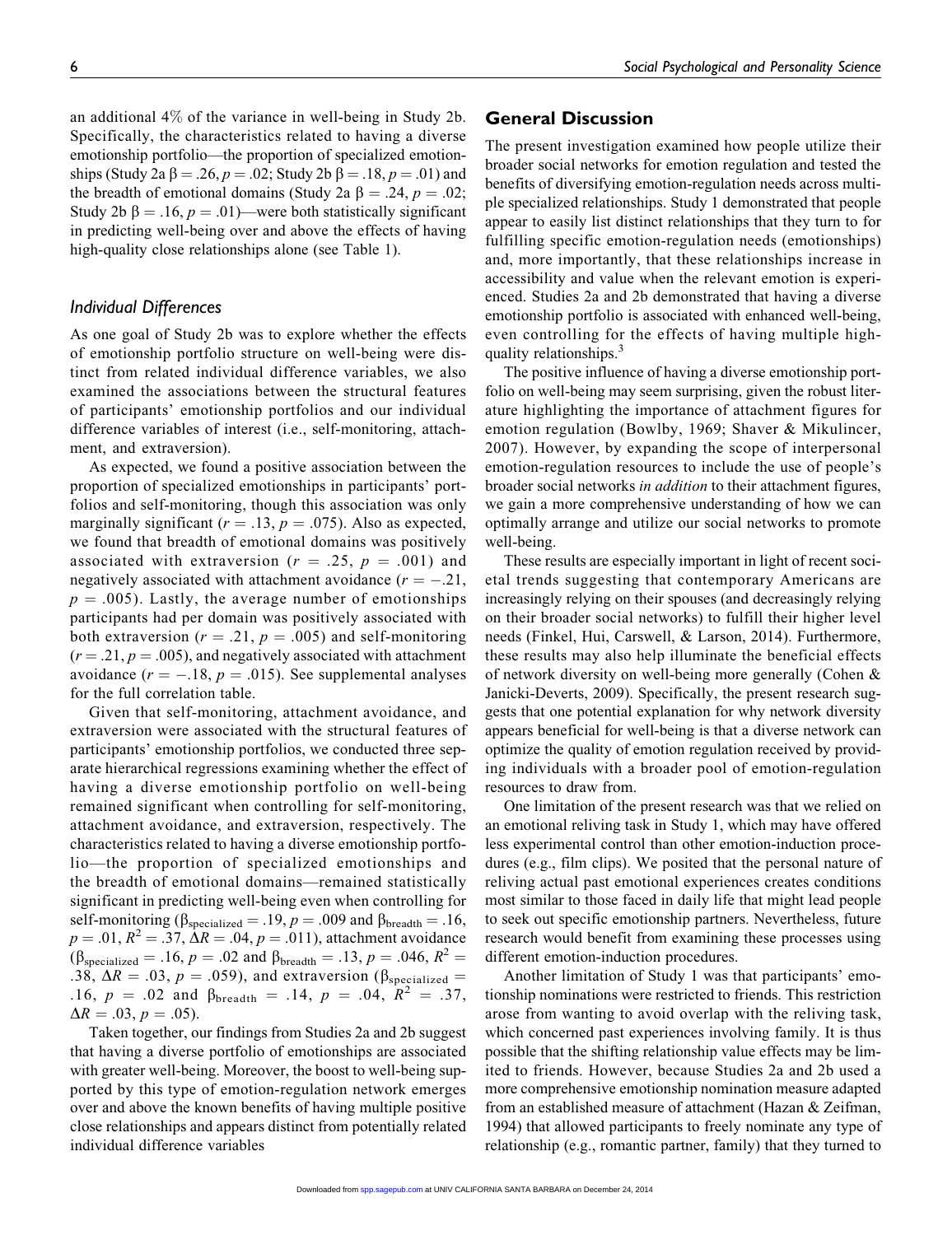for emotion regulation, we are confident the well-being effects hold across a variety of relationship types.

In the present research, we theorized that having a diverse emotionship portfolio promotes well-being by allowing people to capitalize on others' strengths at providing regulation (specialization), thereby optimizing the quality of emotion regulation received. However, in the present studies, we did not examine the effects of having a diverse emotionship portfolio on emotion regulation directly. Thus, it remains an open question why having a diverse emotionship portfolio promotes well-being. Future research should employ experimental or prospective methodologies to clarify whether enhanced emotion regulation is indeed the mechanism underlying the relationship between emotionship portfolio structure and well-being. Furthermore, future research should examine the consequences of emotionship portfolio structure on physical health outcomes more generally.

Additionally, in the present studies, we asked participants to nominate individuals they would explicitly seek out for regulation rather than having participants nominate all the individuals who actually *provide* regulation in their daily lives (e.g., individuals who may be convenient, but not necessarily effective, providers of regulation). Future research should employ daily diary or experience sampling methodologies to examine the consequences of receiving regulation from emotionships versus other network members for emotional recovery.

Lastly, the present research primarily focused on the consequences of maintaining a diverse versus concentrated emotionship portfolio for *individual* well-being. Although we found that a diversification strategy offered benefits for promoting individual well-being, perhaps there may differential benefits of a concentration strategy in terms of promoting relationship well-being. Future research should explore whether there may be potential relationship-deepening benefits of a concentrated emotionship portfolio.

# Conclusion

The emotion-regulation arsenal appears to include specialized relationships (emotionships) in addition to individual strategies. People readily reported using specific relationships for regulating distinct types of emotion and navigated their social networks in a way that optimized emotion regulation. Furthermore, those who maintained a diverse emotionship portfolio experienced greater well-being. Taken together, these findings suggest that the examination of social relationships for emotion regulation may be useful in enriching our understanding of when and how emotion regulation is most successful.

#### Acknowledgment

We thank Shelly Gable for providing invaluable feedback on the article.

#### Declaration of Conflicting Interests

The author(s) declared no potential conflicts of interest with respect to the research, authorship, and/or publication of this article.

#### Funding

The author(s) received no financial support for the research, authorship, and/or publication of this article.

#### **Notes**

- 1. Although the construct of emotionships is related to social support, we consider emotionships to be distinct. Social support encompasses many forms of assistance (e.g., monetary, informational, emotional, etc.), whereas emotionships are limited to emotion regulation. Moreover, social support research tends to focus on stressful life events (e.g., job loss, chronic illness, transitioning to college), whereas our conceptualization of emotionships extends beyond the domain of stress to explore multiple discrete emotional domains (e.g., capitalizing happiness, amplifying anger, reducing guilt).
- 2. We did not find any main effects or moderation by gender. See supplemental analyses.
- 3. Diversity of portfolio structure in Study 1 also was significantly, though more weakly, associated with well-being, despite impoverished structural diversity measures (Study 1 assessed only one emotionship per emotion and limited emotionships to friends only). See supplemental analyses.

#### Supplemental Material

The online supplemental material is available at [http://spps.sagepub.](http://spps.sagepub.com/supplemental) [com/supplemental](http://spps.sagepub.com/supplemental).

#### References

- Armstrong, B. F., & Kammrath, L. K. (in press). Depth and breadth tactics in support seeking. Social Psychological and Personality Science. Advance online publication. doi: 10.1177/ 1948550614546049
- Baumeister, R. F., & Leary, M. R. (1995). The need to belong: Desire for interpersonal attachments as a fundamental human motivation. Psychological Bulletin, 117, 497–529. doi:10.1037/0033-2909. 117.3.497
- Bowlby, J. (1969). Attachment and loss, Vol. 1: Attachment. 2nd ed. New York, NY: Basic Books.
- Coan, J. A. (2011). The social regulation of emotion. In J. Decety & J. T. Cacioppo (Eds.) Oxford handbook of social neuroscience (pp. 614–623). New York, NY: Oxford University Press.
- Cohen, S., & Janicki-Deverts, D. (2009). Can we improve our physical health by altering our social networks? Perspectives on Psychological Science, 4, 375–378. doi:10.1111/j.1745- 6924.2009.01141.x
- Cohen, S., & Wills, T. A. (1985). Stress, social support, and the buffering hypothesis. Psychological Bulletin, 98, 310–357. doi:10. 1037/0033-2909.98.2.310
- Diener, E., Emmons, R. A., Larsen, R. J., & Griffin, S. (1985). The satisfaction with life scale. Journal of Personality Assessment, 49, 71–75. doi:10.1207/s15327752jpa4901\_13
- English, T., John, O., & Gross, J. (2013). Emotion regulation in close relationships. In J. A. Simpson & L. Campbell (Eds.), Oxford handbook of close relationships (pp. 500-513). New York, NY: Oxford University Press.